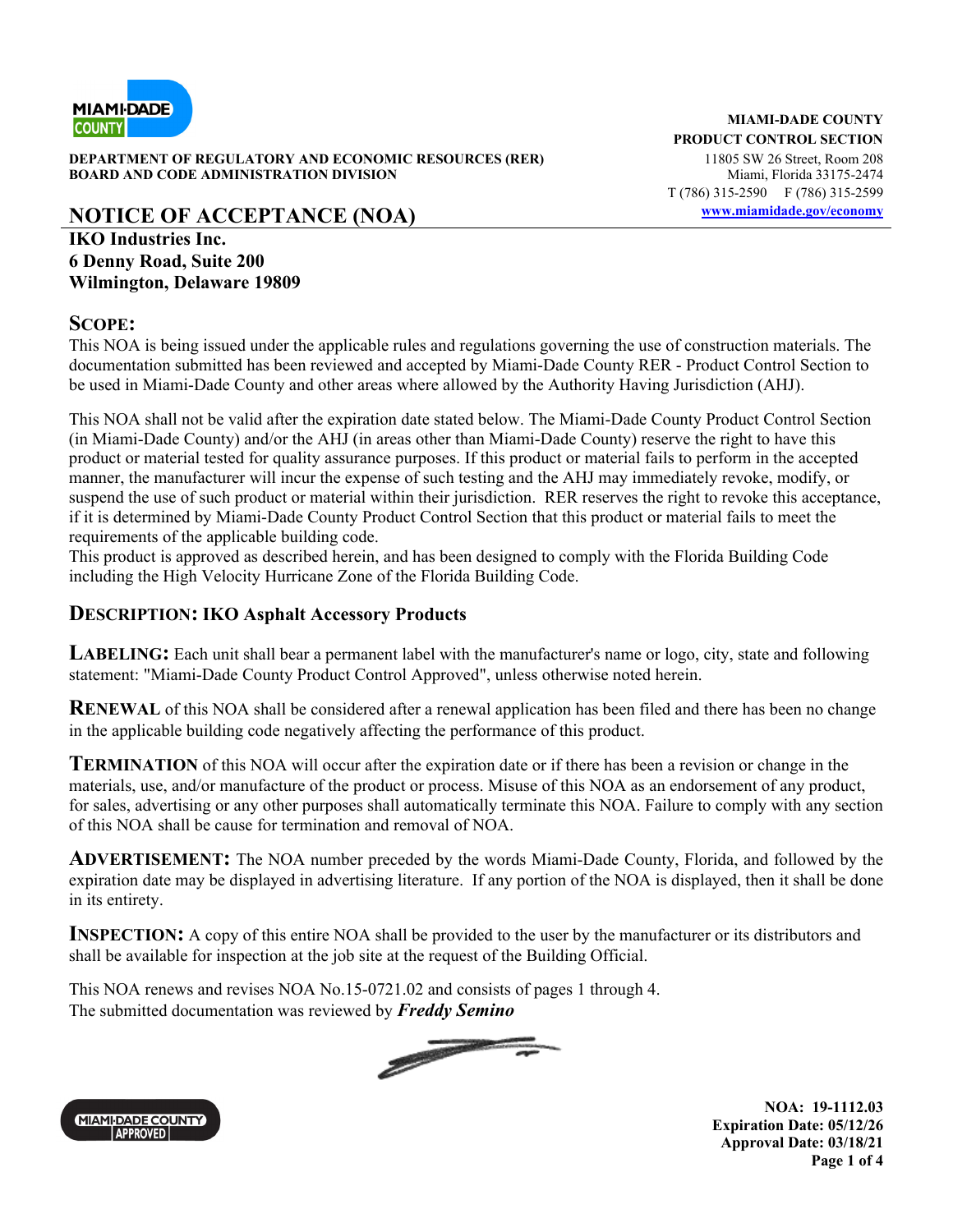#### **ROOFING ASSEMBLY APPROVAL**

| Category:            | Roofing                 |  |
|----------------------|-------------------------|--|
| <b>Sub-Category:</b> | <b>Asphalt Shingles</b> |  |
| <b>Materials:</b>    | Asphalt                 |  |
| <b>Deck Type:</b>    | Wood                    |  |

#### **SCOPE**

This approves a roofing component, **Leading Edge Plus, and Hip & Ridge 12** manufactured by IKO Industries Inc. as described in Section 2 of his Notice of Acceptance, designed to comply with the High Velocity Hurricane Zone of the Florida Building Code.

## **PRODUCT DESCRIPTION**

| <b>Product</b>                                        | <b>Dimensions</b>                     | <b>Test Specifications</b> | <b>Product Description</b>                                          |
|-------------------------------------------------------|---------------------------------------|----------------------------|---------------------------------------------------------------------|
| <b>Leading Edge Plus</b><br>Manufacturing Location #1 | $7\frac{7}{8}$ " x 40 $\frac{7}{8}$ " | TAS 110                    | A heavy weight, fiberglass reinforced mono-<br>layer shingle strip. |
| Hip & Ridge 12<br>Manufacturing Location $#2, 3$      | $13\frac{1}{4}$ " x 36"               | TAS 100                    | Ridge cap shingle                                                   |

### **MANUFACTURING LOCATION**

- 1. Hawkesbury, ON
- 2. Kankakee, IL
- 3. Sylacauga, AL

### **EVIDENCE SUBMITTED**

| <b>Test Identifier</b> | <b>Test Name/Report</b>     | Date             |
|------------------------|-----------------------------|------------------|
| 3040947                | <b>ASTM D3161 (TAS-107)</b> | 08-02-2011       |
| IKO-009-02-04          | <b>TAS 100</b>              | $03-05-2019$     |
| $IKO-009-02-01$        | ASTM D3462 & E108           | 03-04-2019       |
| IKO-171-02-03          | <b>TAS 100</b>              | 08-31-2018       |
| IKO-171-02-01.1        | ASTM D3462                  | 08-15-2017       |
| $KO-171-02-02$         | ASTM D3161                  | $01 - 04 - 2018$ |
| IKO-171-02-03 Addendum | <b>TAS 100</b>              | 12-12-2018       |
| $IKO-208-02-01$        | ASTM D3462                  | 12-12-2018       |
| IKO-171-02-02 Addendum | ASTM D3161                  | 12-12-2018       |
|                        |                             |                  |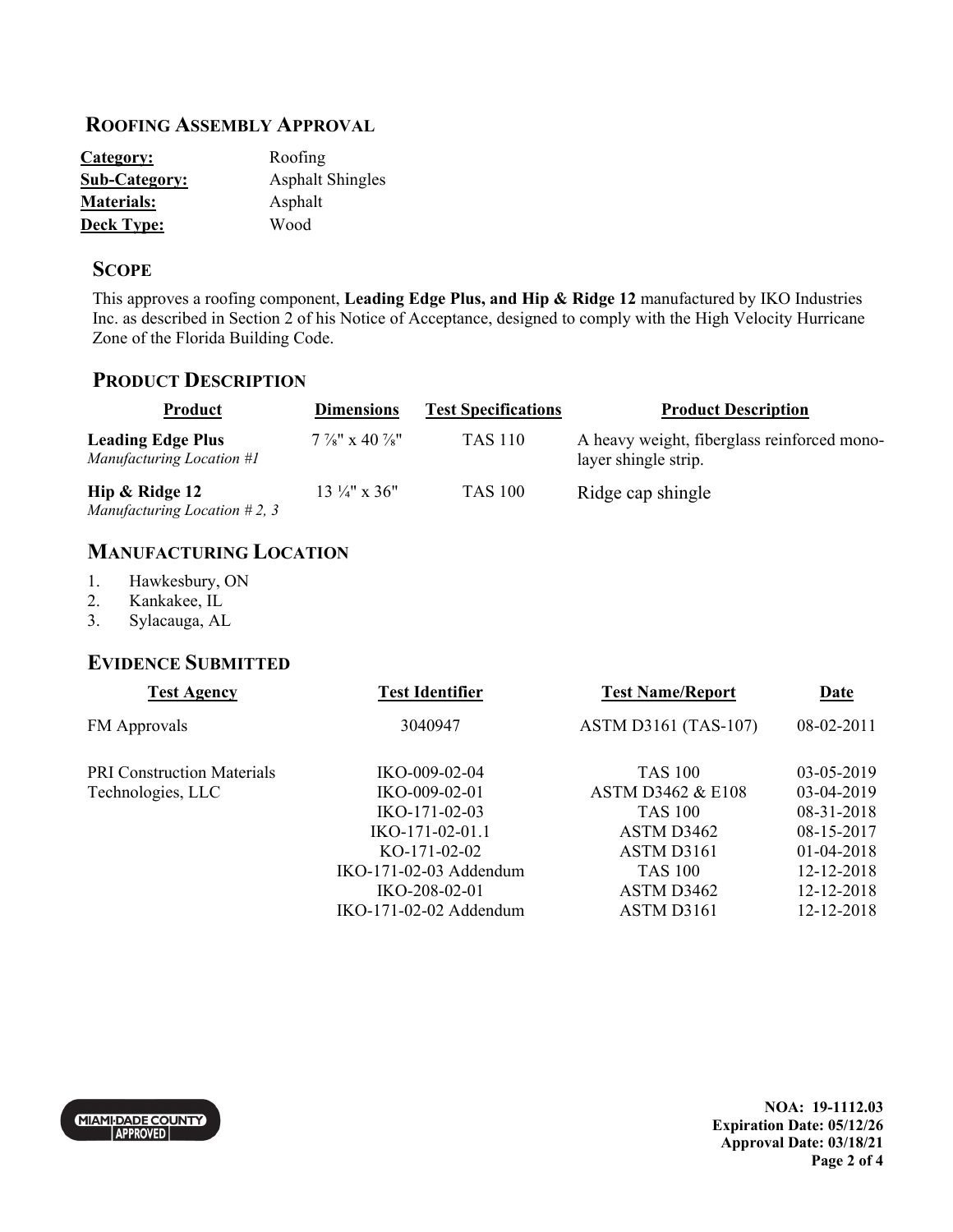## **LIMITATIONS**

- 1. Fire classification is not part of this acceptance; refer to a current Approved Roofing Materials Directory for fire ratings of this product.
- 2. Shall not be installed on roof mean heights in excess of 33 ft.
- 3. All products listed herein shall have a quality assurance audit in accordance with the Florida Building Code and Rule 61G20-3 of the Florida Administrative Code.

### **INSTALLATION**

- 1. Starter Strip Shingles shall be installed in compliance with Roofing Application Standard RAS 115.
- 2. Ridge cap shingles shall be installed in compliance with Roofing Application Standard RAS 115.
- 3. The manufacturer shall provide clearly written application instructions.

### **LABELING**

1. Shingles shall be labeled with the Miami-Dade Seal as seen below, or the wording "Miami-Dade County Product Control Approved".



# **BUILDING PERMIT REQUIREMENTS**

- 1. Application for building permit shall be accompanied by copies of the following:
	- 1.1 This Notice of Acceptance.
	- 1.2 Any other documents required by the Building Official or the applicable code in order to properly evaluate the installation of this system.



**NOA: 19-1112.03 Expiration Date: 05/12/26 Approval Date: 03/18/21 Page 3 of 4**